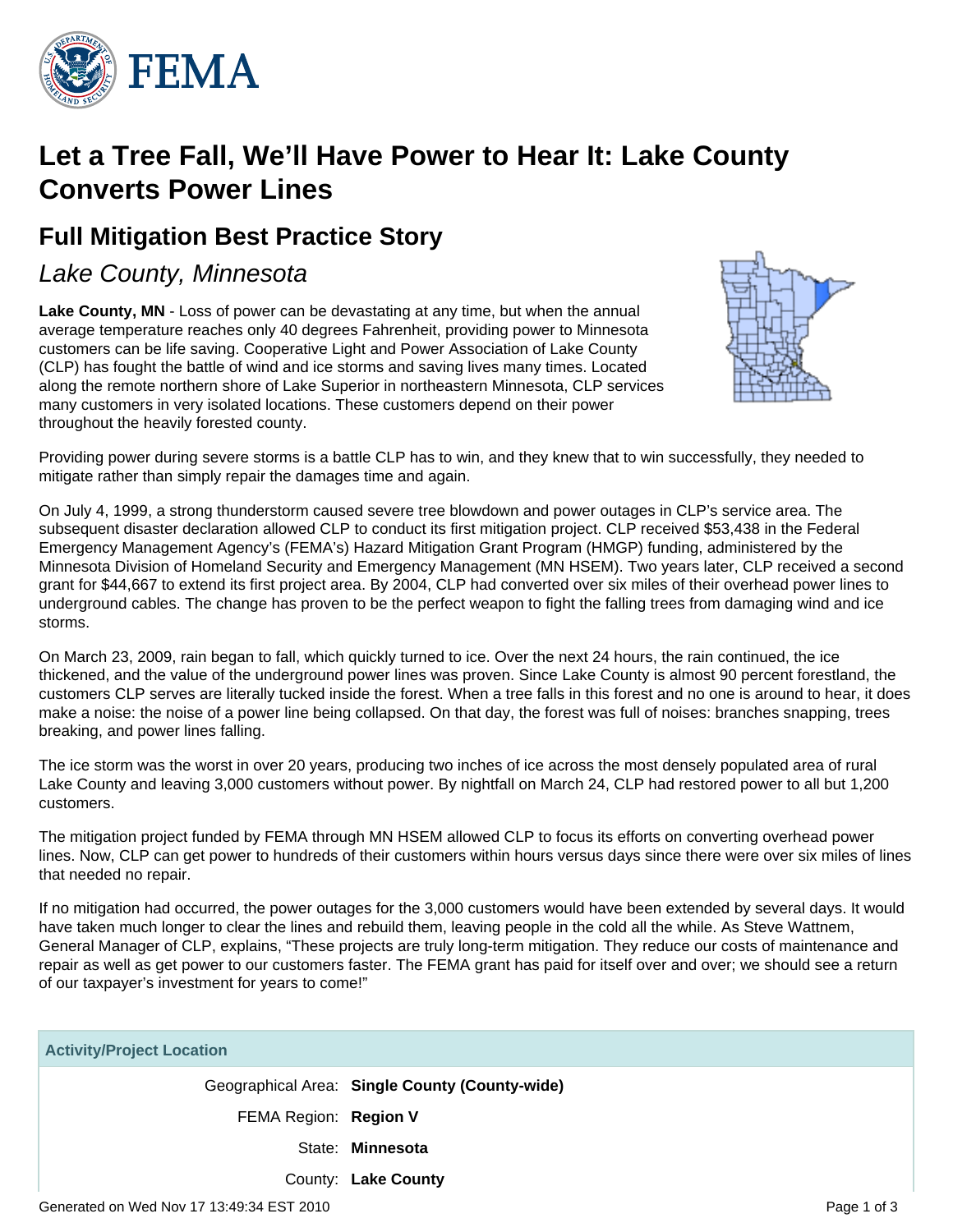| <b>Key Activity/Project Information</b>      |                                                                                |
|----------------------------------------------|--------------------------------------------------------------------------------|
| Sector: Public                               |                                                                                |
|                                              | Hazard Type: Severe Storm                                                      |
|                                              | <b>Activity/Project Type: Utility Protective Measures</b>                      |
| Activity/Project Start Date: 05/2001         |                                                                                |
| Activity/Project End Date: 11/2004           |                                                                                |
|                                              | Funding Source: Hazard Mitigation Grant Program (HMGP)                         |
|                                              | Funding Recipient: Lifelines - Gas/Electric                                    |
|                                              | Funding Recipient Name: Cooperative Light and Power Association of Lake County |
| Application/Project Number: 1175.66, 1283.13 |                                                                                |
|                                              |                                                                                |

**Activity/Project Economic Analysis**

Cost: **\$98,105.00 (Actual)**

Non FEMA Cost:

### **Activity/Project Disaster Information**

| <b>Mitigation Resulted From Federal</b><br>Disaster? Yes |
|----------------------------------------------------------|
| Federal Disaster #: 1175, 04/08/1997                     |
| Federal Disaster Year: 1997                              |
| Value Tested By Disaster? Yes                            |
| Tested By Federal Disaster #: 1830, 04/09/2009           |
| Repetitive Loss Property? Unknown                        |
|                                                          |

#### **Reference URLs**

Reference URL 1: **http://www.co.lake.mn.us/**

Reference URL 2: **http://www.clpower.com/**

### **Main Points**

No Main Points were entered.